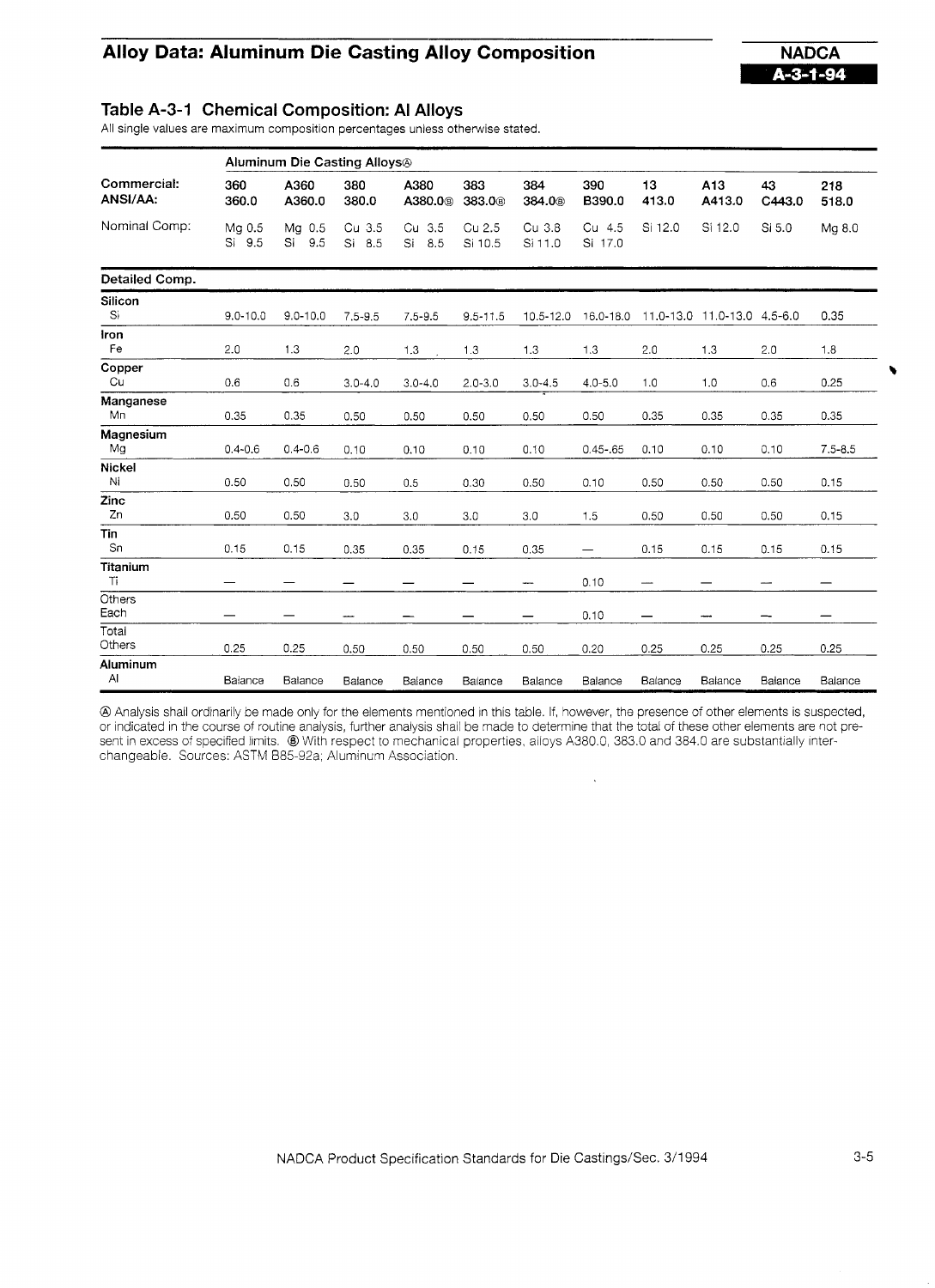# **NADCA** Alloy Data: Aluminum Die Casting Alloy Properties

### **Table A-3-2 Typical Material Properties: Al Alloys**

Typical values based on "as-cast" characteristics for separately die cast specimens, not specimens cut from production die castings.

|                                                                                   | <b>Aluminum Die Casting Alloys</b> |                 |                                      |                                     |                      |                           |                           |                 |                                      |                 |                                     |  |
|-----------------------------------------------------------------------------------|------------------------------------|-----------------|--------------------------------------|-------------------------------------|----------------------|---------------------------|---------------------------|-----------------|--------------------------------------|-----------------|-------------------------------------|--|
| Commercial:<br>ANSI/AA:                                                           | 360<br>360,0                       | A360<br>A360.0  | 380<br>380.0                         | A380<br>A380.0                      | 383<br>383.0         | 384<br>384.0              | 390<br>B390.0             | 13<br>413.0     | A <sub>13</sub><br>A413.0            | 43<br>C443.0    | 218<br>518.0                        |  |
| <b>Mechanical Properties</b>                                                      |                                    |                 |                                      |                                     |                      |                           |                           |                 |                                      |                 |                                     |  |
| <b>Ultimate Tensile</b><br>Strength                                               |                                    |                 |                                      |                                     |                      |                           |                           |                 |                                      |                 |                                     |  |
| ksi<br>(MPa)                                                                      | 44<br>(300)                        | 46<br>(320)     | 46<br>(320)                          | 47<br>(320)                         | 45<br>(310)          | 48<br>(330)               | 46<br>(320)               | 43<br>(300)     | 42<br>(290)                          | 33<br>(230)     | 45<br>(310)                         |  |
| Yield Strength <sup>®</sup><br>ksi<br>(MPa)                                       | 25<br>(170)                        | 24<br>(170)     | 23<br>(160)                          | 23<br>(160)                         | 22<br>(150)          | 24<br>(170)               | 36<br>(250)               | 21<br>(140)     | 19<br>(130)                          | 14<br>(100)     | 28<br>(190)                         |  |
| Elongation<br>% in 2 in. (51 mm)                                                  | 2.5                                | 3.5             | 3.5                                  | 3.5                                 | 3.5                  | 2.5                       | $\leq$ 1                  | 2.5             | 3.5                                  | 9.0             | 5.0                                 |  |
| <b>Hardness®</b><br><b>BHN</b>                                                    | 75                                 | 75              | 80                                   | 80                                  | 75                   | 85                        | 120                       | 80              | 80                                   | 65              | 80                                  |  |
| Shear Strength                                                                    |                                    |                 |                                      |                                     |                      |                           |                           |                 |                                      |                 |                                     |  |
| ksi<br>(MPa)                                                                      | 28<br>(190)                        | 26<br>(180)     | 28<br>(190)                          | 27<br>(190)                         |                      | 29<br>(200)               |                           | 25<br>(170)     | 25<br>(170)                          | 19<br>(130)     | 29<br>(200)                         |  |
| Impact Strength<br>ft-ib<br>$\langle J \rangle$                                   |                                    | ----            | 3<br>(4)                             |                                     | $3^\circledR$<br>(4) |                           |                           |                 |                                      |                 | $\overline{7}$<br>(9)               |  |
| Fatigue Strength©<br>ksi<br>(MPa)                                                 | 20                                 | 18              | 20                                   | 20                                  | 21                   | 20                        | 20                        | 19              | 19<br>(130)                          | 17              | 20                                  |  |
|                                                                                   | (140)                              | (120)           | (140)                                | (140)                               | (145)                | (140)                     | (140)                     | (130)           |                                      | (120)           | (140)                               |  |
| Young's Modulus<br>$psi \times 10^6$<br>(GPa)                                     | 10.3<br>(71)                       | 10.3<br>(71)    | 10.3<br>(71)                         | 10.3<br>(71)                        | 10.3<br>(71)         |                           | 11.8<br>(81.3)            | 10.3<br>(71)    |                                      | 10.3<br>(71)    |                                     |  |
| <b>Physical Properties</b>                                                        |                                    |                 |                                      |                                     |                      |                           |                           |                 |                                      |                 |                                     |  |
| Density                                                                           |                                    |                 |                                      |                                     |                      |                           |                           |                 |                                      |                 |                                     |  |
| lb/in <sup>3</sup><br>(g/cm <sup>3</sup> )                                        | 0.095<br>(2.63)                    | 0.095<br>(2.63) | 0.099<br>(2.74)                      | 0.098<br>(2.71)                     | 0.099<br>(2.74)      | 0.102<br>(2.82)           | 0.098<br>(2.73)           | 0.096<br>(2.66) | 0.096<br>(2.66)                      | 0.097<br>(2.69) | 0.093<br>(2.57)                     |  |
| <b>Melting Range</b><br>°F<br>$(^{\circ}C)$                                       | 1035-1105<br>$(557 - 596)$         | $(557 - 596)$   | 1035-1105 1000-1100<br>$(540 - 595)$ | 1000-1100 960-1080<br>$(540 - 595)$ | $(516 - 582)$        | 960-1080<br>$(516 - 582)$ | 950-1200<br>$(510 - 650)$ | $(574 - 582)$   | 1065-1080 1065-1080<br>$(574 - 582)$ | $(574 - 632)$   | 1065-1170 995-1150<br>$(535 - 621)$ |  |
| <b>Specific Heat</b>                                                              |                                    |                 |                                      |                                     |                      |                           |                           |                 |                                      |                 |                                     |  |
| BTU/Ib°F<br>(J/kg <sup>°</sup> C)                                                 | 0.230<br>(963)                     | 0.230<br>(963)  | 0.230<br>(963)                       | 0.230<br>(963)                      | 0.230<br>(963)       | --                        | $\overline{\phantom{0}}$  | 0.230<br>(963)  | 0.230<br>(963)                       | 0.230<br>(963)  | $\overline{\phantom{0}}$            |  |
| Coefficient of<br><b>Thermal Expansion</b>                                        |                                    |                 |                                      |                                     |                      |                           |                           |                 |                                      |                 |                                     |  |
| $\mu$ in /in / $\degree$ F x 10- $\degree$<br>$(\mu \text{ m/m}^{\circ}\text{K})$ | 11.6<br>(21.0)                     | 11.6<br>(21.0)  | 12.2<br>(22.0)                       | 12.1<br>(21.8)                      | 11.7<br>(21.1)       | 11.6<br>(21.0)            | 10.0<br>(18.0)            | 11.3<br>(20.4)  | 11.9<br>(21.6)                       | 12.2<br>(22.0)  | 13.4<br>(24.1)                      |  |
| <b>Thermal Conductivity</b><br>BTU/ft hr °F<br>(W/m <sup>o</sup> K)               | 65.3<br>(113)                      | 65.3<br>(113)   | 55.6<br>(96.2)                       | 55.6<br>(96.2)                      | 55.6<br>(96.2)       | 55.6<br>(96.2)            | 77.4<br>(134)             | 70.1<br>(121)   | 70.1<br>(121)                        | 82.2<br>(142)   | 55.6<br>(96.2)                      |  |
| Electrical<br>Conductivity<br>% IACS                                              | 30                                 | 29              | 27                                   | 23                                  | 23                   | 22                        | 27                        | 31              | 31                                   | 37              | 24                                  |  |
| Poisson's Ratio<br>(mm/m)                                                         | 0.33                               | 0.33            | 0.33                                 | 0.33                                | 0.33                 |                           |                           |                 |                                      | 0.33            |                                     |  |

@ 0.2% offset @ 500 kg load, 1 Omm ball O Rotaiy Bend 5 x 1 O3 cycles 0 Notched Charpy. Sources: ASTM B85-92a; ASM, SAE; Wabash Allovs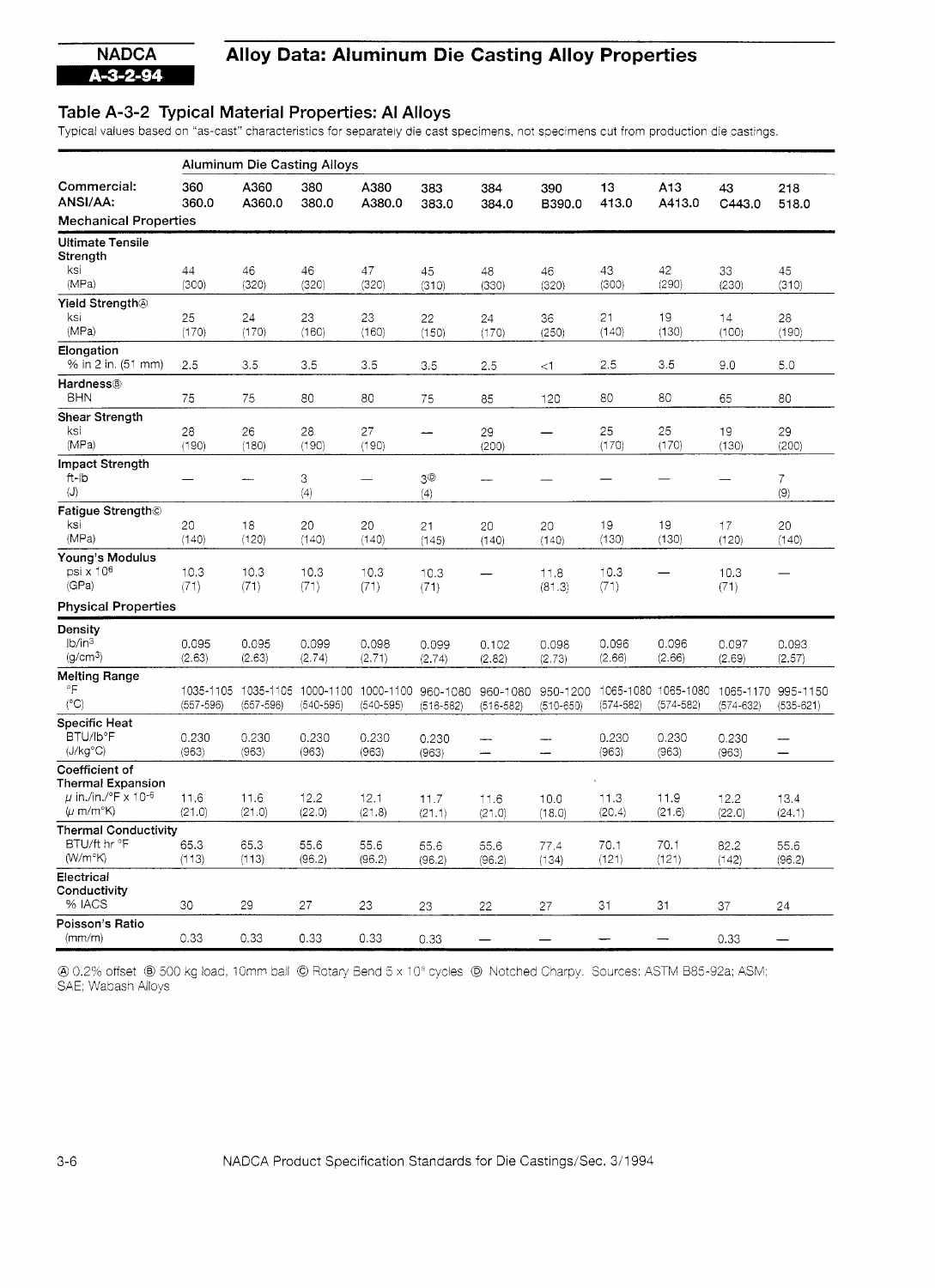# **Alloy Data: Aluminum Die Casting Alloy Characteristics ANADCA**



Die casting alloy selection requires evaluation not only of physical and mechanical properties, and chemical composition, but also of inherent alloy characteristics and **P** as possible machining and final surface finishing.

> This table includes selected die casting and other special characteristics which are usually considered in selecting an aluminum alloy for a specific application.

The characteristics are rated from (1) to

(5), (1) bemg the most desirable and (5) being the least. In applying these ratings, it should be noted that all the alloys have sufficiently good characteristics to be accepted by users and producers of die castings. A rating of (5) in one or more categories would not rule out an alloy if other attributes are particularly favorable, but ratings of (5) may present manufacturing difficulties.

The benefits of consulting a custom die caster experienced in casting the aluminum alloy being considered are clear.

| Table A-3-3 Die Casting and Other Characteristics: Al Alloys $(1 = \text{most desirable}, 5 = \text{least desirable})$ |  |
|------------------------------------------------------------------------------------------------------------------------|--|
|------------------------------------------------------------------------------------------------------------------------|--|

|                                                 | <b>Aluminum Die Casting Alloys</b> |                |                |                |                |                |                |                |                |                |              |  |
|-------------------------------------------------|------------------------------------|----------------|----------------|----------------|----------------|----------------|----------------|----------------|----------------|----------------|--------------|--|
| Commercial:<br>ANSI/AA:                         | 360<br>360.0                       | A360<br>A360.0 | 380<br>380.0   | A380<br>A380.0 | 383<br>383.0   | 384<br>384.0   | 390<br>B390.0  | 13<br>413.0    | A13<br>A413.0  | 43<br>C443.0   | 218<br>518.0 |  |
| Resistance to<br>Hot Cracking <sup>®</sup>      |                                    | 1              | $\overline{2}$ | $\overline{2}$ | 1              | $\overline{c}$ | 4              |                | 1              | 3              | 5            |  |
| Pressure<br><b>Tightness</b>                    | $\overline{c}$                     | $\overline{2}$ | $\overline{2}$ | 2              | $\overline{2}$ | $\overline{c}$ | 4              |                | 1              | 3              | 5            |  |
| Die-Filling<br>Capacity ®                       | 3                                  | 3              | $\overline{2}$ | $\overline{2}$ | 1              | $\mathbf 1$    | $\mathbf 1$    |                | 1              | $\overline{4}$ | 5            |  |
| Anti-Soldering<br>to the Die ©                  | $\overline{c}$                     | 2              |                | 1              | $\overline{2}$ | $\overline{c}$ | $\overline{c}$ | 1              |                | 4              | 5            |  |
| Corrosion<br>Resistance <sup>®</sup>            | $\overline{c}$                     | $\overline{2}$ | 4              | 4              | 3              | 5              | 3              | $\overline{2}$ | $\overline{2}$ | $\overline{c}$ | 1            |  |
| Machining<br>Ease & Quality <sup>®</sup>        | 3                                  | 3              | 3              | 3              | $\overline{2}$ | 3              | 5              | 4              | 4              | 5              | 1            |  |
| Polishing<br>Ease & Quality $\odot$             | 3                                  | 3              | 3              | 3              | 3              | З              | 5              | 5              | 5              | 4              | 1            |  |
| Electroplating<br>Ease & Quality <sup>®</sup>   | $\overline{2}$                     | $\overline{2}$ | 1              | $\mathbf{1}$   | 1              | $\overline{c}$ | 3              | 3              | 3              | $\overline{c}$ | 5            |  |
| Anodizing<br>(Appearance) <sup>®</sup>          | 3                                  | 3              | 3              | 3              | 3              | 4              | 5              | 5              | 5              | $\overline{c}$ | 1            |  |
| <b>Chemical Oxide</b><br>Protective Coating 1 3 |                                    | 3              | 4              | 4              | 4              | 5              | 5              | 3              | 3              | $\overline{2}$ | $\mathbf{1}$ |  |
| Strength at<br>Elevated Temp. to                |                                    |                | 3              | 3              | 2              | $\overline{2}$ | 3              | 3              | 3              | 5              | 4            |  |

#### **Note:**

Die castings are not usually solution heat treated. Low-temperature aging treatments may be used for stress relief or dimensional stability. A T2 or T5 temper may be given to improve properties. Because of the severe chill rate and ultra-fine grain size in die castings, their "as-cast" structure approaches that of the solution heat-treated condition. T4 and T-5 temper results in properties quite similar to those which might be obtained if given a full T-6 temper. Die castings are not generally gas or arc welded or brazed.

@ Ability of alloy to withstand stresses from contraction while cooling through hot-short or brittle temperature range. ® Ability of molten alloy to flow readily in die and fill thin sections. © Ability of molten alloy to flow without sticking to the die surfaces. Ratings given for antisoldering are based on nominal iron compositions of approximately 1%. @ Based on resistance of alloy in standard type salt spray test. © Composite rating based on ease of cutting, chip characteristics, quality of finish, and tool life.  $©$  Composite rating based on ease and speed of polishing and quality of finish provided by typical polishing procedure. @ Ability of the die casting to take and hold an electroplate applied by present standard methods.  $\oplus$  Rated on lightness of color, brightness, and uniformity of clear anodized coating applied in sulphuric acid electrolyte. Generally aluminum die castings are unsuitable for light color anodizing where pleasing appearance is required.  $\Phi$ Rated on combined resistance of coating and base alloy to corrosion. @ Rating based on tenslie and yield strengths at temperatures up to 500°F (260°C), after prolonged heating at testing temperature. Sources: ASTM B85-92a; ASM; SAE